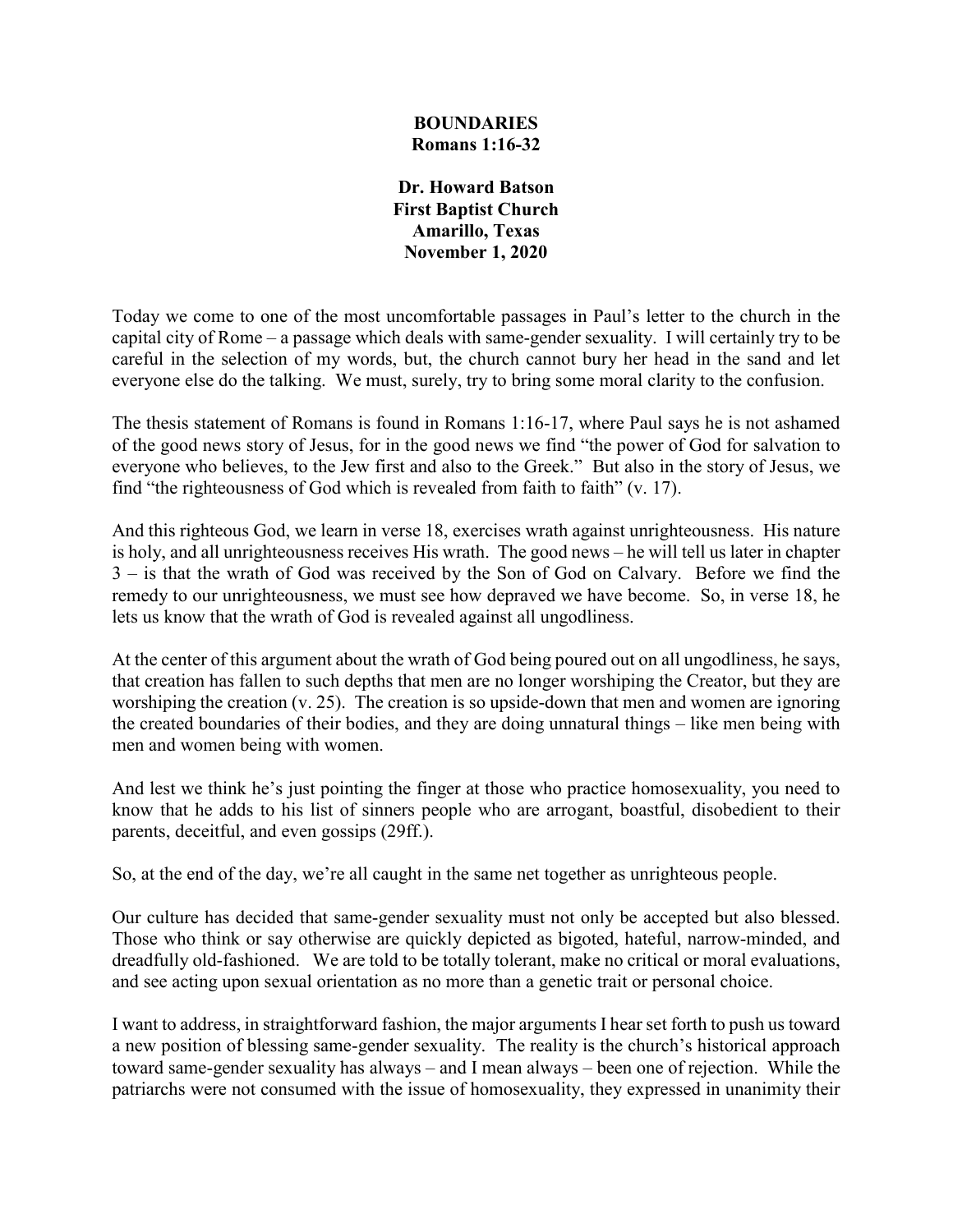disapproval of same-gender sexual relations. In medieval thought, homosexuality was described as an unnatural vice – much like Paul described it in the first century – which transgressed the very order established by God. The writers of the Reformation, likewise, condemned homosexuality as an unnatural passion which found its source in Satan. Only in the last several decades have some Christian interpreters expressed a theology which accepts homosexual behavior. Clearly, the tradition of the church speaks overwhelmingly against the acceptance of same-gender sexuality within the community of faith. Before we do an about face as a church, making the historic blunder of condoning sinful behavior, I would like for us to examine the issues, examine the reasons set forth by those who would have us depart from the time-tested tradition of the faith.

I. First of all, I hear some arguing that the Bible really says nothing about homosexuality. On the contrary, Romans 1:18-32 is quite clear on the rejection of same-gender sexual lifestyles as an acceptable alternative to heterosexuality. Leading New Testament ethicist Richard Hays of Duke University, who rejects homosexuality as an alternative lifestyle, as well as United Church of Christ minister Gary Comstock, who accepts it, conclude that Paul depicted homosexuality as an example of turning away from God and His created order. While homosexuality is only a part of Paul's broader attempt to deal with the Jewish agenda in his letter to the church in Rome, it plays the role of demonstrating that perversity occurs – as part of God's wrath – when individuals worship the creation rather than the creator.

As Paul alludes to the creation narrative in Romans 1, readers should remember that part of God's creation included the forming of humankind in his own image... "male and female He created them," commanding them "to be fruitful and multiply." Also, Genesis 2:18-24 described the creation of the opposite sexes for one another and moralized, "Therefore a man leaves his father and his mother and cleaves to his wife, and they become one flesh." The complementary nature of maleness and femaleness are given nothing less than a complete theological grounding based upon God's creative activity. The act of becoming "one flesh" is the created goal of "maleness" to "femaleness."

Being a fundamental part of God's design as depicted in the early chapters of Genesis, sexual distinctions are not to be ignored. Refusing to acknowledge such distinctions results in ignoring the Creator of those boundaries. The employment of same-gender sexual relations as an illustration was a powerful instrument used by Paul to formulate his argument. No other sin seemed to go more directly against the Creator and His created order.

The whole essence of the argument is that God is the Creator. The Creator made boundaries, and creation must stay within the boundaries. The Western culture has an agenda to ignore, even mock, creation boundaries. If we can erase all the boundaries, then we have erased the boundary maker. Thus, we become our own god – idolatry – and every man can do what is right in his own eyes.

Let me give you some more examples outside of homosexuality. There is actually an ethicist, Peter Singer, a professor of bioethics at Princeton University, who argues *for* bestiality. He said, and I quote, "Sex with animals does not always involve cruelty." What Peter Singer argues is that if we want to knock down boundaries, we need to knock down all the boundaries. If we knock down the boundary between male and female, then we might as well knock down the boundary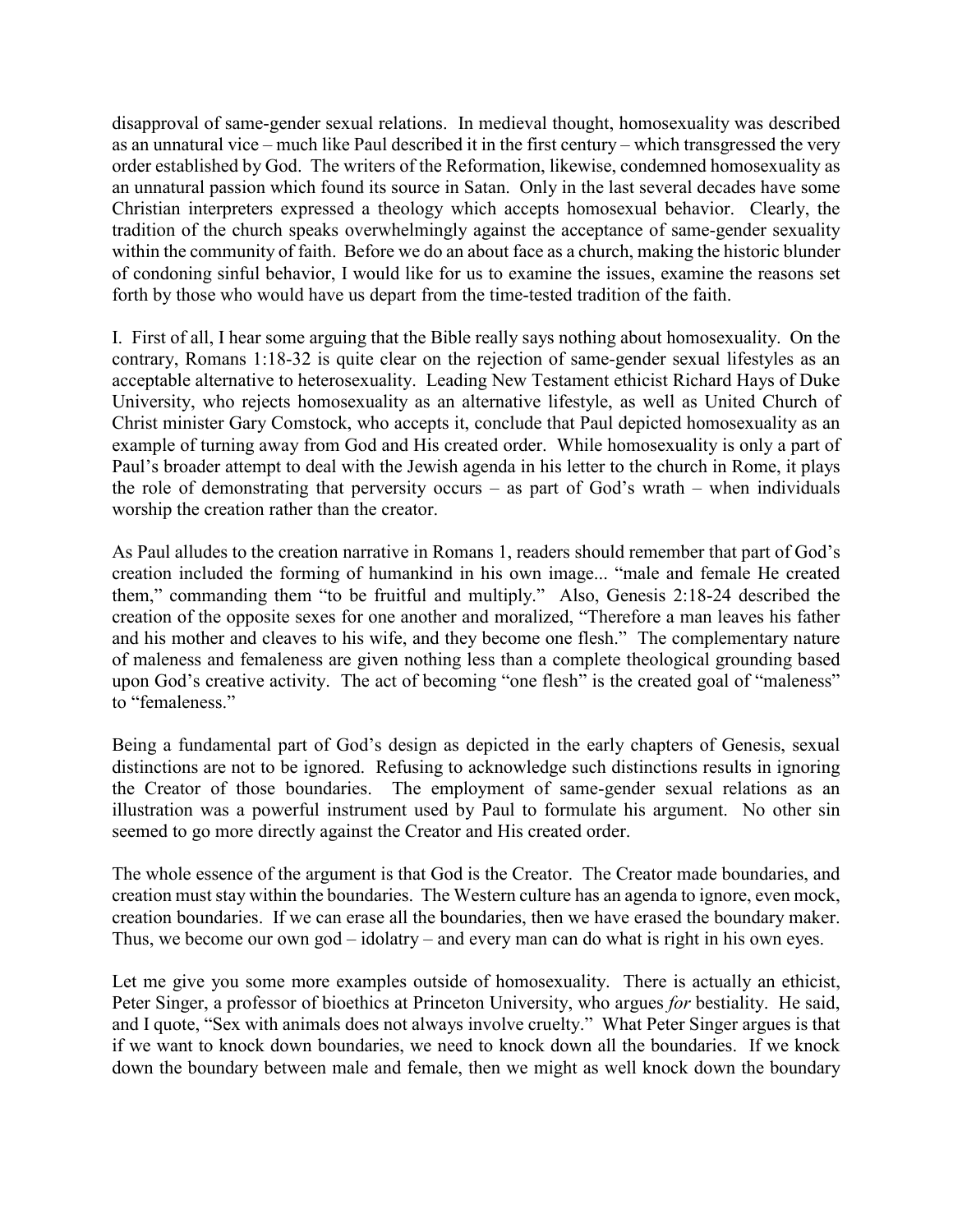between humanity and animals. He criticizes the act of maintaining the human/animal boundary as speciesism. (Peter Singer, "Heavy Petting," www.utilitarian.net, *Nerve* 2001)

The whole movement of boundary breaking argues: "I can do anything I want to do. I will not observe any boundaries; therefore, I will not acknowledge the boundary maker. Therefore, I have, at last, become my own God."

There is another display of boundary confusion in our culture – the movement to actually encourage, even children, to declare themselves a gender other than the sex to which they were assigned at conception. There is especially a lot of pressure for little girls to declare themselves to be boys. A clear devaluation of womanhood. No girl should ever feel as if she has to become a boy to have value. The moment a child becomes transgender, they become cool, their popularity soars. Every institution, from elementary schools to the Olympic competition committee, is having to decide what they are going to do with boys who pretend to be "girls" and girls who pretend to be "boys."

According to CBS News, a preschool teacher read two children's books about transgenderism to her class. One observer said the kindergarteners came home very confused about whether or not you can pick your gender, whether or not they really were a boy or a girl. (CBS News, August 22, 2017)

Do you know which girls declare themselves to be "boys?" Teenagers who belong to a peer group in which one friend had also come out as transgender. And in some groups, the majority of their friends had done so. Declaring oneself transgender carried a lot of social benefits. In fact, the pressure to become transgender is so great that the *Wall Street Journal* concluded that "being trans is a gold star in the eyes of other teens." (Jillian Kay Melchior, "Peer Pressure and 'Transgender' Teens," https://www.wsj.com, 9/9/2018)

Even airlines now are working on a process by which you can pick "male," "female," or "u" for undisclosed. According to the *Wall Street Journal*, airlines like American and United are changing their reservation system categories. (Alison Sider, "Airline Bookings to Offer New Gender Options," https://www.wsj.com, 2/16/2019)

The "choose your own gender myth" is a lie. There are boundaries. There are chromosomes, X and Y, which determine whether one is a male or a female. This is a dangerous and anti-scientific trend toward an outright denial of biological identification of gender. Colin Wright, an evolutionary biologist at Penn State, and Emma Hilton, a developmental biologist at the University of Manchester, say biologists and medical professionals need to stand up for the empirical reality of biological sex. To do otherwise undermines public trust in science and is dangerously harmful to those most vulnerable. (Colin Wright and Emma Hilton, "The Dangerous Denial of Sex," https://wsj.com, February 13, 2020)

In fact, Dr. Paul R. McHugh, former psychiatrist-in-chief for Johns Hopkins Hospital and its current Distinguished Service Professor of Psychiatry, said that "transgenderism is a mental disorder that merits treatment," and that "sex change is biologically impossible," and that people who promote sexual reassignment surgery are collaborating and promoting a mental disorder.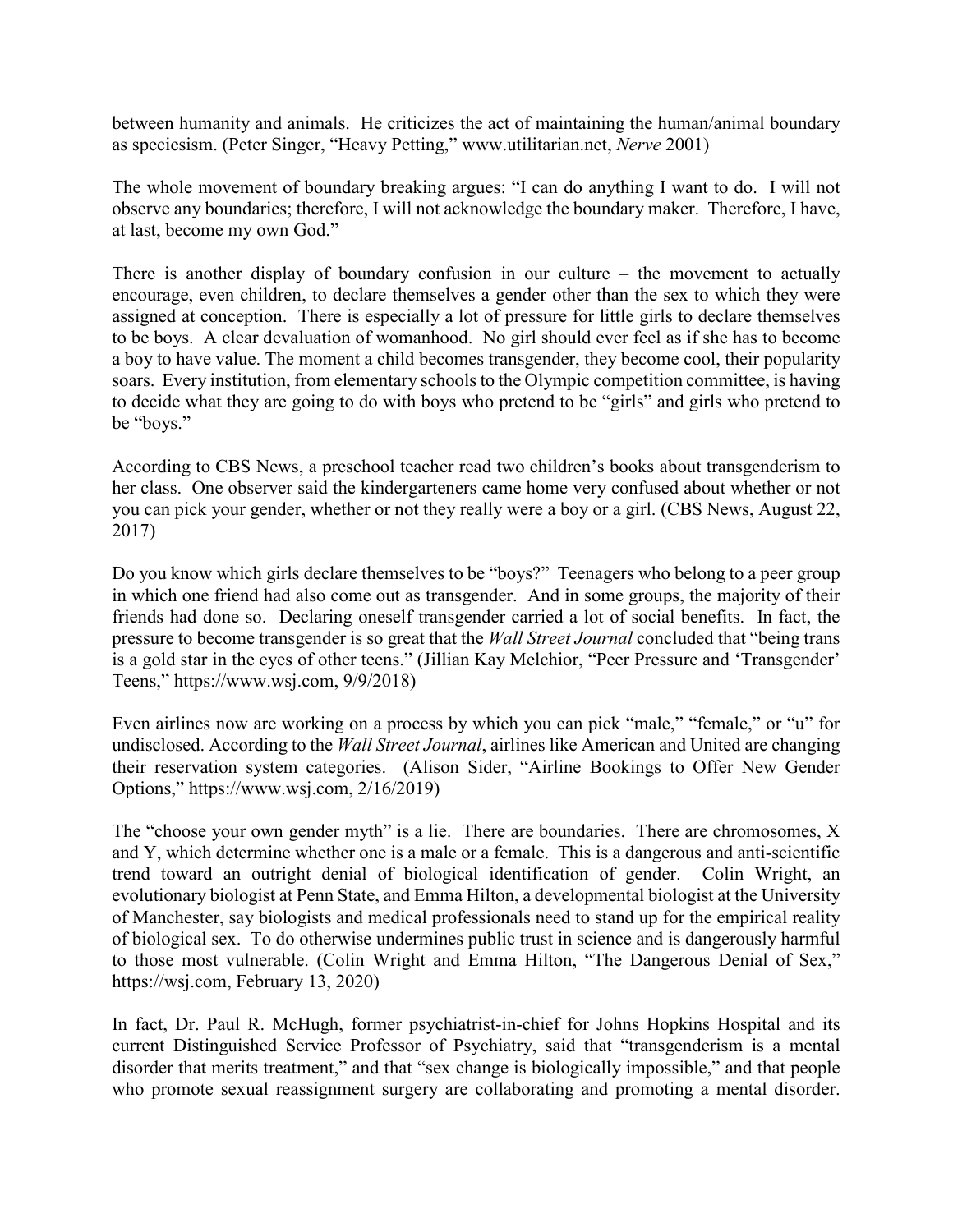McHugh is the author of seven books and at least 125 peer-reviewed medical articles. In fact, a new study has shown that the suicide rate among transgendered people who had reassignment surgery is 20 times higher than the suicide rate among non-transgender people. The doctor says the idea of sex misalignment is simply mistaken – it does not correspond with physical reality and it can lead to grim psychological outcomes. The assumption that one's gender is only in the mind, regardless of anatomical reality, has led some transgendered people to push for social acceptance and affirmation of their own subjective personal truth. Put plainly, sex change is a biological impossibility, said McHugh. All you become is a feminized man or a masculinized woman. (http://cnsnews.com, April 14, 2016, "Johns Hopkins Psychiatrist: Transgender is 'Mental Disorder;' Sex Change 'Biological Impossible')

This absolute obsession in our culture with insisting that what was created is irrelevant to the purpose, life, and hope of a human being is one of the most destructive messages a human can hear. Once the chromosomes come to a conclusion, which is the case in 99.99 percent of all humanity, a gender is established from birth to death.

(http://townhall.com/columnists/kevinmccullough/2016/06/12/olympics-genitals-included)

You see what is happening here? Get rid of all the boundaries. Thus, get rid of the boundary maker. Thus, it's idolatry – you worship yourself.

II. Some argue that the Apostle Paul was speaking only against heterosexuals who engage in homosexual behavior, rather than homosexuals who follow their inner orientation. In reality, however, such anachronistic readings of the text should not be used by the church simply to make the text less offensive to modern ears. We cannot force categories from the 21st century onto a first-century text. For example, those who oppose interracial marriage do a grave injustice to the Old Testament admonitions prohibiting ancient Israel's taking foreign wives when they shape those texts, anachronistically, for their own agenda. The concern of Yahweh was religious purity and fidelity among his covenant people rather than for racial distinctiveness.

Such readings which "collapse the distance" between ourselves and the ancient text by smuggling modern categories and assumptions fail to recognize potential conflicts among competing sources of authority. Realizing that Paul knew nothing of a "natural homosexual orientation" or "monogamous homosexual relationships," we must avoid the great temptation to re-read the text through modern lenses. Paul clearly uses homosexuality in his rhetorical flow in the book of Romans as an example of a creation rebelling against the Creator's order.

The fallacy of the anachronistic approach is clear. Such an interpreter is arguing along these lines: "If Paul knew then what I know now, Paul would have agreed with me." Employing such willynilly logic, we could reformulate many of Paul's positions to agree with our modern sensibilities. For example, to be consistent in his treatment of the issues, we would have to, likewise, assert that if Paul had known that some alcoholic behavior is based upon biological factors, Paul would not have condemned all drunkenness (Romans 13:13; 1 Corinthians 5:11; 6:10; 11:21; Galatians 5:21; Ephesians 5:18; 1 Thessalonians 5:7), but only drunkenness by those who had no genetic factor in the formulation of their alcoholism.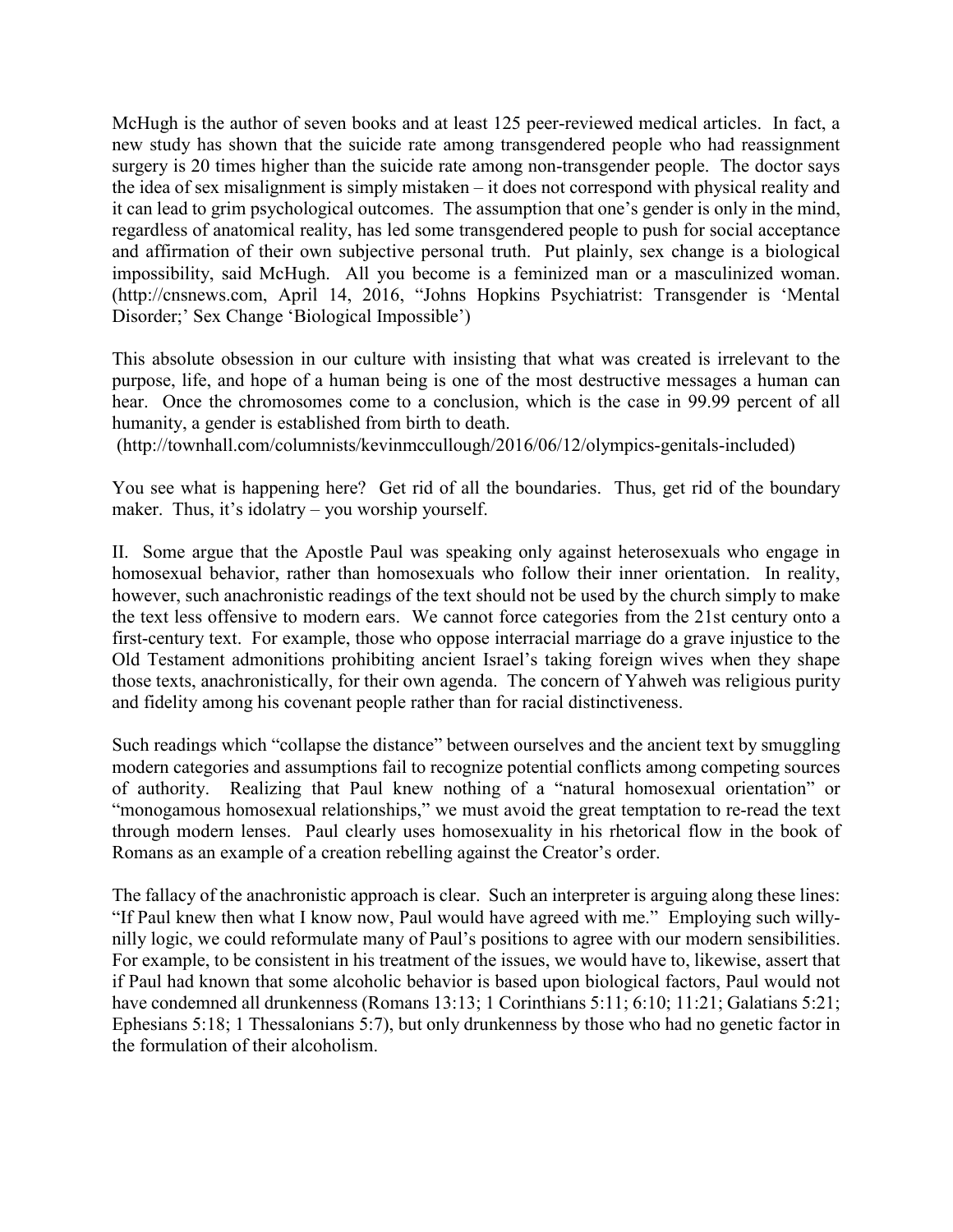The truth is we can never project how the apostle would have assimilated any modern information into his ethical matrix. Rather than re-reading the apostle, it's best to follow his overall rhetorical flow in Romans to see how he clearly condemned all same-gender sexuality, including both homosexual and lesbian behavior. My own ethical matrix will not allow me to contradict Paul nor perform hermeneutical gymnastics in order to make the apostle appear to agree with modern assumptions.

III. The third argument I hear set forth for the acceptance of same-gender sexuality is that sexual orientation is innate and unchangeable – that is, beyond one's choosing. Therefore, it must be accepted. It seems to be faulty logic to assume that any behavior that has a biological basis must be approved and blessed by the church. I wonder if those who make such arguments are willing to travel fully down the road upon which they have begun? I actually agree that there is often a biological – and I would add psychological – predisposition in regard to sexual orientation. Scientists themselves, however, are not professing a biological determinism. Even the studies which make the most radical claims for a biological basis for sexual orientation indicate that the development of an orientation is complex. No one claims that biological factors are so strong that individuals are simply responding helplessly – like puppets on the end of biological strings – to physiological impulses that are beyond their control. Dean Hamer, a pioneer in sexual orientation research, warned, "We have never thought that finding a genetic link makes sexual orientation a simple genetic trait like eye color. It's much more complex than that."

Not all biologically-based desires must be approved by God and the community of faith. Part of humanity's fall is the resulting predicament of being enslaved to sin, predisposed to turn away from God and His boundaries. As scientific research moves forward, I believe that we are going to find that many behaviors which are not accepted within the community of faith have a biological basis. Already, scientists have looked at the issues of alcoholism, gambling, and even racial hatred.

Would we, therefore, contend that if racial hatred has a biological basis that the behavior of an anti-Semitist or Skinhead is to be blessed and accepted by the church? When the scientists of the next generation link the sexual preferences of a pedophile to a physiological source, are we therefore going to bless adults engaging with children in sexual behavior? The church must never use the faulty logic that a biological basis for any temptation makes it acceptable to engage in behavior that has been determined by the apostles to be hurtful to the body of Christ. The biblical witness is clear: As a result of the fall of Adam, all humanity is predisposed to sin. Biologically or psychologically, we all find ourselves carrying the temptation to give in to the impulses of the flesh.

We must make a clear distinction between sexual orientation – which might be beyond one's choice – and sexual behavior, which is always an act of volition. No serious ethicist finds fault in the same-gender orientation itself. The sin resides in acting upon the orientation. Some assume it is unrealistic for the church to expect celibacy from those with a same-gender orientation. On the contrary, we must realize that sexual fulfillment is not, in itself, to be considered a right. In reality, the church's call for celibacy is the same for all who cannot express their sexuality within the boundaries of heterosexual marriage. The church denies sexual fulfillment to many single or divorced members of the congregation who, despite their best efforts, have been unable to find an appropriate spouse for marriage. Following the New Testament pattern, the church recognizes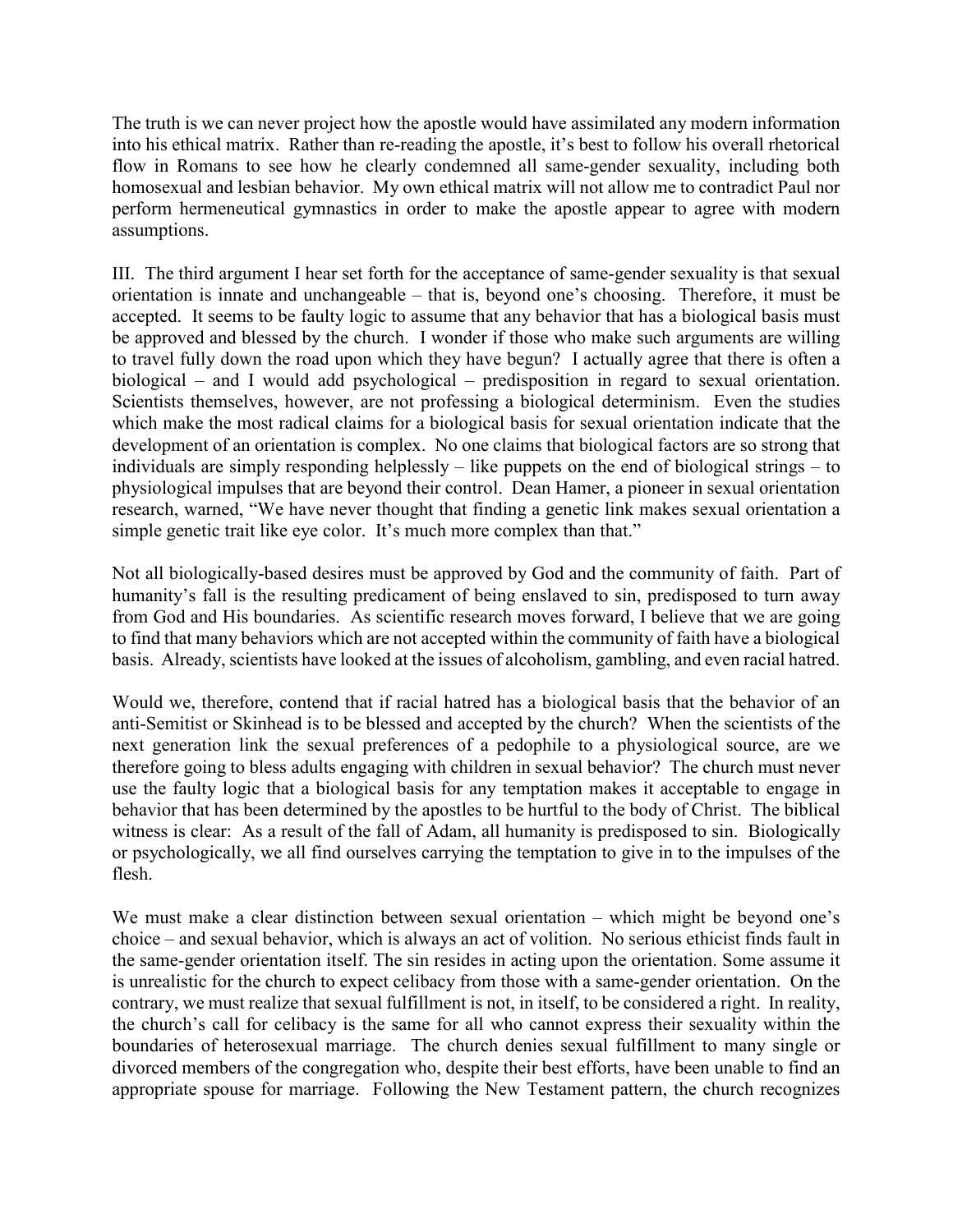singleness and the accompanying celibacy as a faithful, perhaps even preferred path of discipleship (Matthew 19:10-11; 1 Corinthians 7).

IV. A fourth argument I often hear in regard to the acceptance of same-gender sexuality is that many churches and pastors are sinning greatly against homosexual people and, therefore, we must show love and compassion. While I regret any mistreatment of any human being by the church, the censorious and abusive spirit of others does not place an obligation upon us to condone sinful behavior.

But, we must find a new sense of compassion and understanding for those struggling with samegender sexuality. Even in our compassion and acknowledgment of the complexities surrounding same-gender sexual orientation, however, we must never approve of homosexuals acting upon their same-gender sexual orientation as long as we give Scripture the place of primacy in the formation of our ethical responses.

V. Another argument I often hear is that no sex act has morality inherent in itself. This argument says that God has no interest in sexual acts, but only in the hearts of the actors. Homosexual sex, they argue, can occur between two men with loving hearts and is, therefore, justifiable sex. Transferring the definition of sin away from the action to the heart of the actor may seem to embrace Jesus' ethic found in the Sermon on the Mount (Matthew 5-7). To be sure, Jesus broadened His condemnation to include the angry man along with the murderer (Matthew 5:21- 22). In other words, Jesus condemned the murderous heart of the angry man just as much as the hand of the murderer. I am afraid, however, that this argument reverses the broadened equation of Jesus by narrowing the scope of condemnation to apply to heart issues alone. Jesus never dismissed "the act" from the definition of sin; he just added "the attitude" as well. Some acts are sinful in themselves.

Like the Gnostics of antiquity, such arguments seem to have diminished the body to simply focus on the spirit. God's redemption and Christ's resurrection, however, include transforming our broken flesh. And Paul made clear that our "bodies are temples of the Holy Spirit" (1 Corinthians 6:15-20).

VI. Another argument I hear espoused in regard to accepting same-gender sexuality is that the church must follow the trend of the culture or be left behind in the Dark Ages. The argument, put another way, is that the acceptance of same-gender sexuality by Western culture obligates the church to follow suit. I fear that such a position reverses the biblical paradigm. The church, the people of God, are to be the prophetic voice of guidance to a lost world. Rather than adjusting our course to accommodate the ever-changing and often confused moral compass of the world, the people of God are to live by the revealed word of the Lord. For example, the people of God, ancient Israelites, were never called to live by the moral matrix of their pagan neighbors. In the New Testament, moreover, the church was admonished to be salt and light in the midst of a culture dominated by lust and greed.

VII. The final argument I hear in regard to same-gender sexuality is that the church, at one time, shamefully discriminated against minorities – either ethnic minorities or women. In fact, some could argue we still do. But I think it is a great fallacy to equate being a woman or being part of a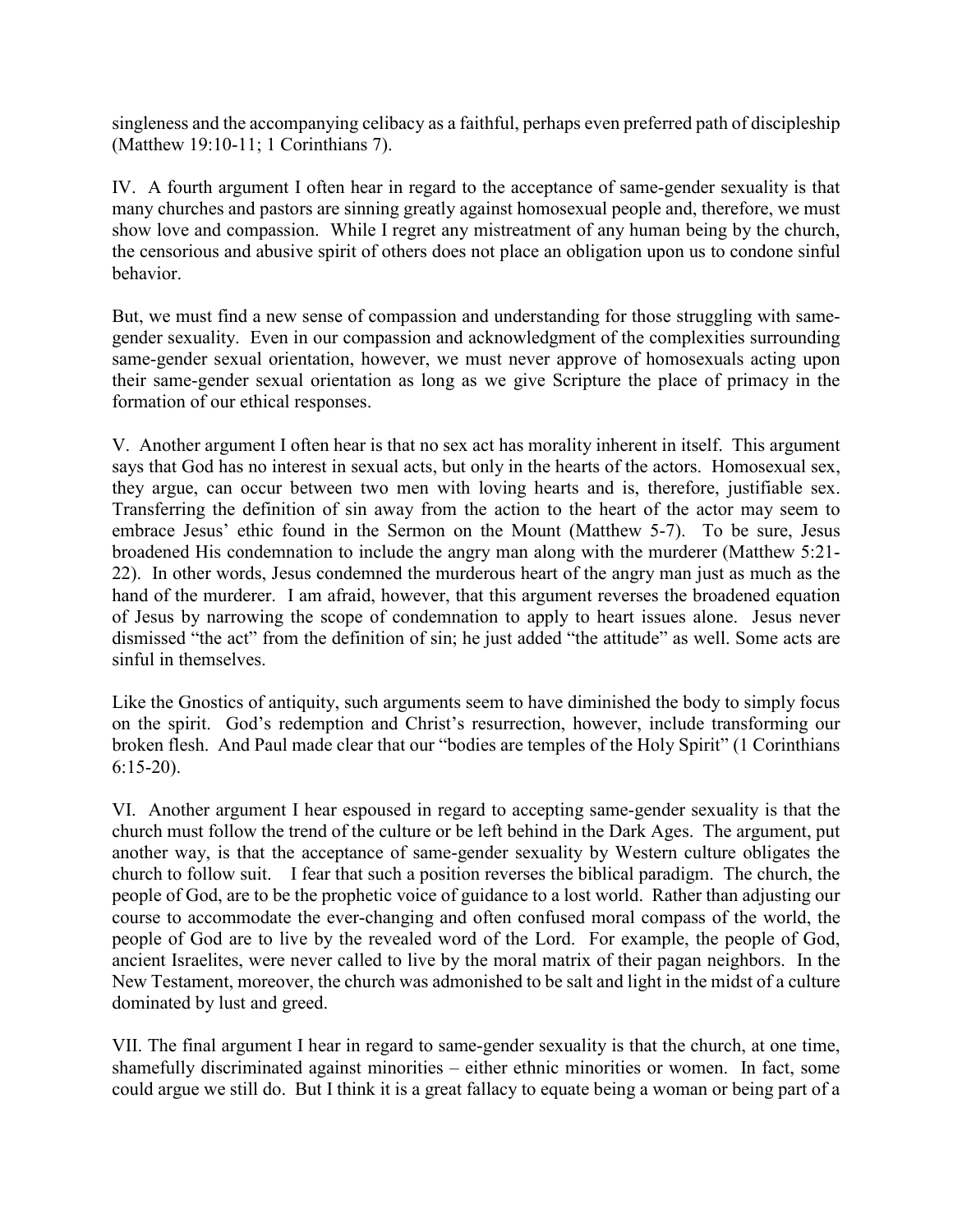ethnic minority group with being homosexual. In fact, I find minority groups and women, themselves, are often bothered by this fallacious comparison. There is nothing sinful about being a woman or a member of a minority group – Jesus, Himself, was a member of a minority group. Being a woman is representative of God's creative order of maleness and femaleness (Genesis 1:27), while engaging in homosexual activity is Paul's very paradigm of rejecting both the Creator and His orderly creation boundaries (Romans 1:25).

In the end, we do no one a favor by redefining destructive sin as acceptable. One of my preacher friends has long said that if he were to replace the label on a bottle of strychnine with "essence of peppermint," it wouldn't make the contents any less deadly or harmful.

I want to conclude by reminding you that this is a Western issue, not an issue for all Christendom. In fact, in 2019, when, on a global scale, the Methodists were examining this very issue and many progressive Americans in the United Methodist Church were ready to condone same-gender sexuality, an African theologian, Dr. Jerry P. Kulah, stood up and made a speech. I quote:

"[P]lease hear me when I say as graciously as I can: we Africans are not children in need of western enlightenment when it comes to the church's sexual ethics. We do not need to hear a progressive U.S. bishop lecture us about our need to 'grow up....'

"Unfortunately, some United Methodists in the U.S. have the very faulty assumption that all Africans are concerned about is U.S. financial support.... With all due respect, a fixation on money seems more of an American problem than an African one.... So if anyone is so naive or condescending as to think we would sell our birthright in Jesus Christ for American dollars, then they simply do not know us....

"We will remain steadfast and faithful. And some day we will wear the victor's crown of glory with our King Jesus. Come walk with us!"

When African Christians discover that the American church is actually considering condoning homosexuality, they are absolutely shocked that such is even on the table for discussion. The reality is, if the American church keeps following fallen humanity into a boundary-free, and thus God-free, existence, the Africans and Asians will be sending missionaries to us. In fact, they already are. These folks have lived their faith in some hard places during some hard days – civil wars, persecution, Ebola, and martyrdom. They do not fear standing up to American heresy.

When we as Americans try to push our "enlightened" translation of Christianity down the throats of the rest of Christendom, we'd better beware – for it's an awfully arrogant position. ("Critique of the American church from the global majority," *The Baptist Standard*, March 6, 2019; "Three things the global church is telling the American church," *The Baptist Standard*, March 7, 2019)

The gay community must realize that for healthy debate to continue, it cannot dismiss those who maintain a traditional stance toward homosexuality as being homophobic or "full of bigotry." While homosexuals are experiencing a great deal of emotional pain and mistreatment from a heterosexual society, all arguments which withhold the church's blessings from same-gender sexuality cannot be described as "homophobic." Such an approach is too simplistic and will not